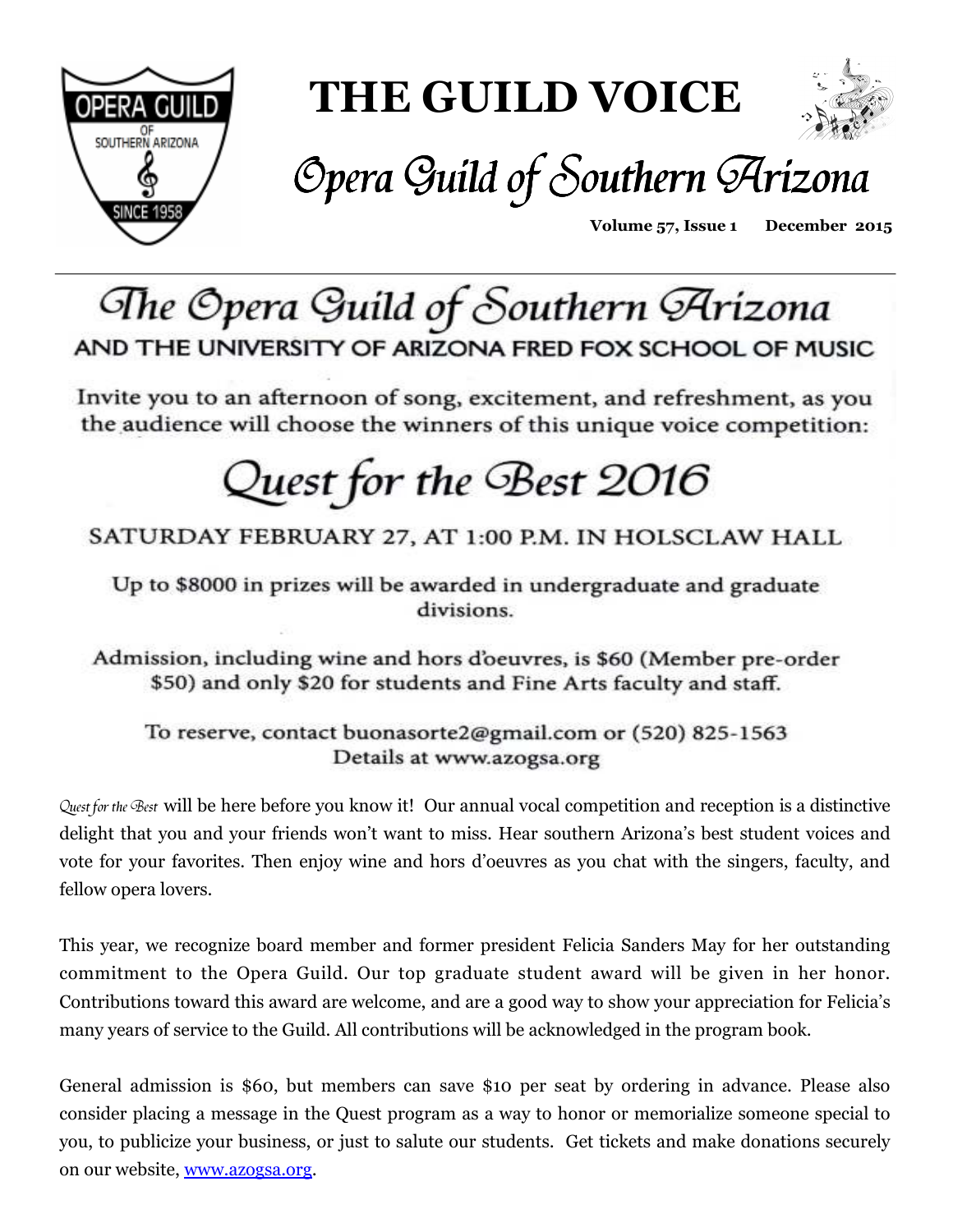# **A Letter from Our President, Judi Hasbrouck**



**Judi Hasbrouck** 

Dear Opera Lovers, I am pleased to introduce myself to you as the new president of the Opera Guild of Southern Arizona. Carol Garrard has done a fabulous job for the last few

years, and I know that the 2015-2016 season will be filled with more fantastic OGSA events to support the students of opera and promote appreciation of opera in Arizona.

I want to thank all who have renewed your memberships, increased your levels of membership, and donated to the Guild. One hundred percent of the donations we receive go to the students. The other sources of funds that have made OGSA successful for more than 58 years are donations in the names of loved ones who have passed away, donations to OGSA given at the opera previews, Quest for the Best ticket sales, and funds raised at special events.

The free opera previews, *Say Hello to Opera* at the Oro Valley Library and *Brown Bag* at the Grace St. Paul Church, will continue. This season, the Arizona Opera Company presents new operas – *Arizona Lady* and *Florencia en el Amazonas* – alongside the familiar. Our singers and accompanists for the OGSA previews have

been working very hard to prepare the new music.

Quest for the Best, on February 27, 2016, will showcase our wonderful undergraduate and graduate opera students in a competitive format where the audience members are the judges. More exciting fundraisers will be announced in the coming year. Last year, the tour to the Musical Instrument Museum in Phoenix and the Opera on the Streetcar Aria Auction (which involved the first flash mob on Tucson's streetcar) were huge successes.

Information for events that are free to our members will be sent to you. Please encourage your friends to join the Guild, so they can enjoy opera as well. At a special member planning meeting (date and place TBA early in 2016), you will have the opportunity to tell the Board of Directors what you would like to see the Guild do this year, as well as sign up to volunteer at OGSA events. We are looking for a Recording Secretary for this year and a Treasurer for next year, and hope that you'll consider volunteering in these positions. You may contact me anytime with your ideas. Again, thank you for supporting our opera students and promoting opera by being a member of the Opera Guild of Southern Arizona. Sincerely,

Judi Hasbrouck, President

#### **METROPOLITAN OPERA HD PERFORMANCES AT AREA THEATERS**

El Con Mall, 3601 E Broadway—Park Place Mall, 5870 E Broadway—Foothills Mall, 7401 N La Cholla Centrury, 12155 N Oracle—call theaters for times and future performances.

**LULU ENCORE—Wed, Dec 2 MAGIC FLUTE SPECIAL—Dec 12 PÊCHEURS DE PERLES LIVE—Sat, Jan 16 PÊCHEURS DE PERLES ENCORE—Sat, Jan 20**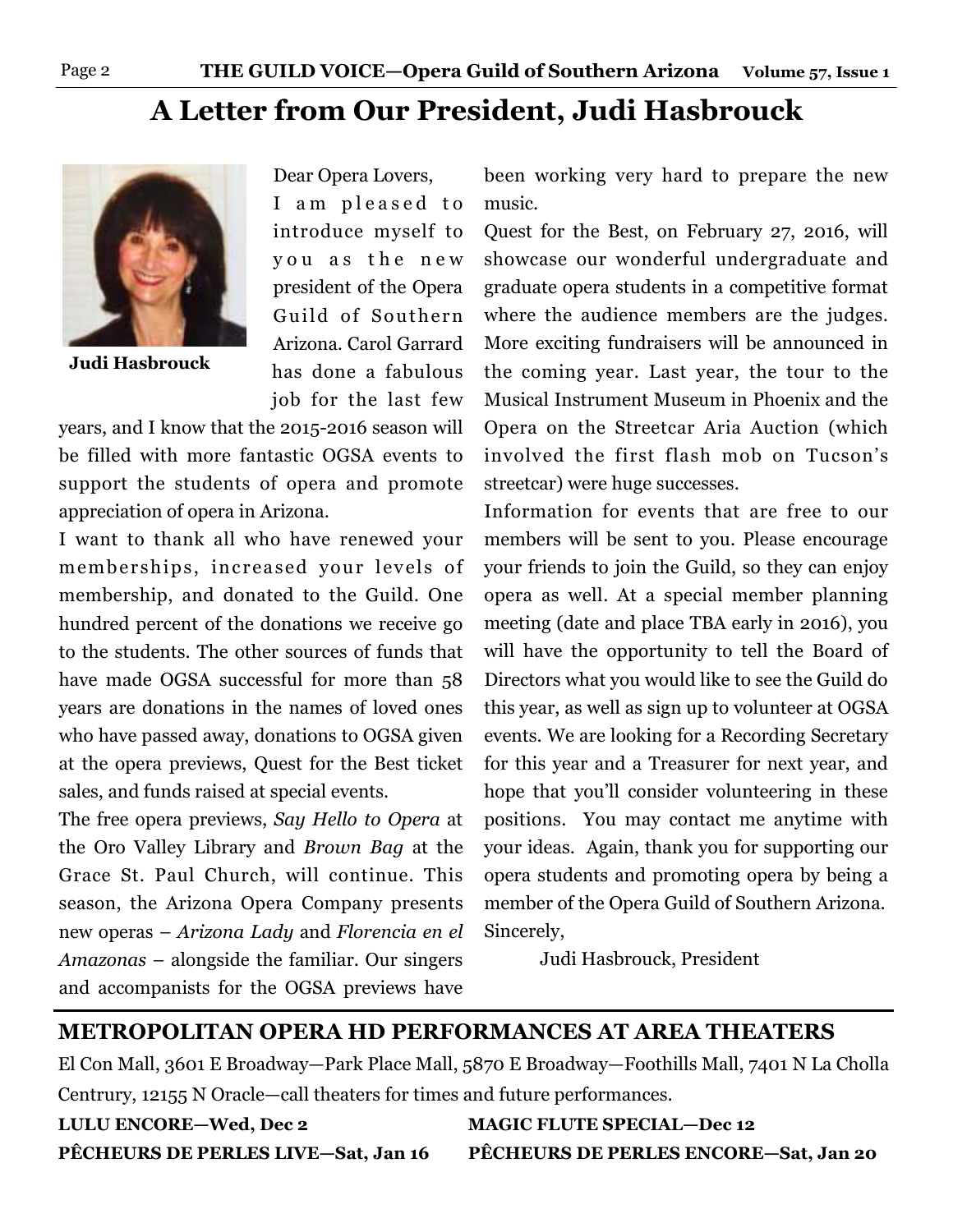# **STUDENT SINGERS AWARDED SCHOLARSHIPS & GRANTS**

By Betty Allen

"Wow!" "Terrific news!" "I can't begin to tell you how grateful I am." We received many comments like these from the recent recipients of OGSA grants and scholarships. In the 2014-15 fiscal year, the Opera Guild designated \$10,000 to give to students at the U of A. To date, we have distributed more than \$8,500 in grants and scholarships, and we are now in the process of awarding the balance.

The Guild awarded two \$2,000 scholarships to students selected by the U of A voice faculty: undergraduate Joseph Gouge, and graduate student Brian McNiff. OGSA also gave Pima College student Katie Cowhey a \$250 Encouragement Award.

In addition to our scholarships, the Opera Guild awarded several grants to assist students by alleviating the cost of programs, workshops, auditions, and other activities that help them toward their goal of becoming professional opera singers. This year, our grants have helped students to attend summer workshops, sing in summer programs, and work with important figures in the music field.

Students who studied in the continental U.S. this summer include undergrad Ariana Iniguez, who attended the Redwoods Opera Workshop. Ariana sent us a lovely letter expressing her thanks for the richness of the experience, and calling it "the best ten days of my life." Mezzo-soprano Samantha Luna participated in Le Chiavi di Bel Canto, a vocal program in Houston, Texas. She is the first in her family to hold a bachelor's degree, and is currently pursuing her master's. Matthew LaRochelle and Brian McNiff, both graduate



*Les Cante d'Hoffman* at Opera in the Ozarks

students, attended Opera in the Ozarks, where Brian performed the title role of Hoffman in *Les Cante d'Hoffman*. Matthew shared with us some of the pictures of their time (included here). Doctoral student Jenina Gallaway was able to audition for the Chicago Lyric young artist's program last July in part because of an OGSA grant.

Clare Demer, one of the students studying outside the U.S., attended the Toronto Summer Music Festival as an Art of Song Fellow. "This program was instrumental to my development as a singer and artist," wrote Clare, "and it would not have been possible without your generosity in supporting me and the art of singing in general." Additionally, Levi Pratt participated in the Choral Institute at Oxford, England. Seth Kershisnik has been performing the role of the Count in a production of *Le Nozze di Figaro*, in Vienna. The company, Sound of Austria, presents fully staged productions for cruises.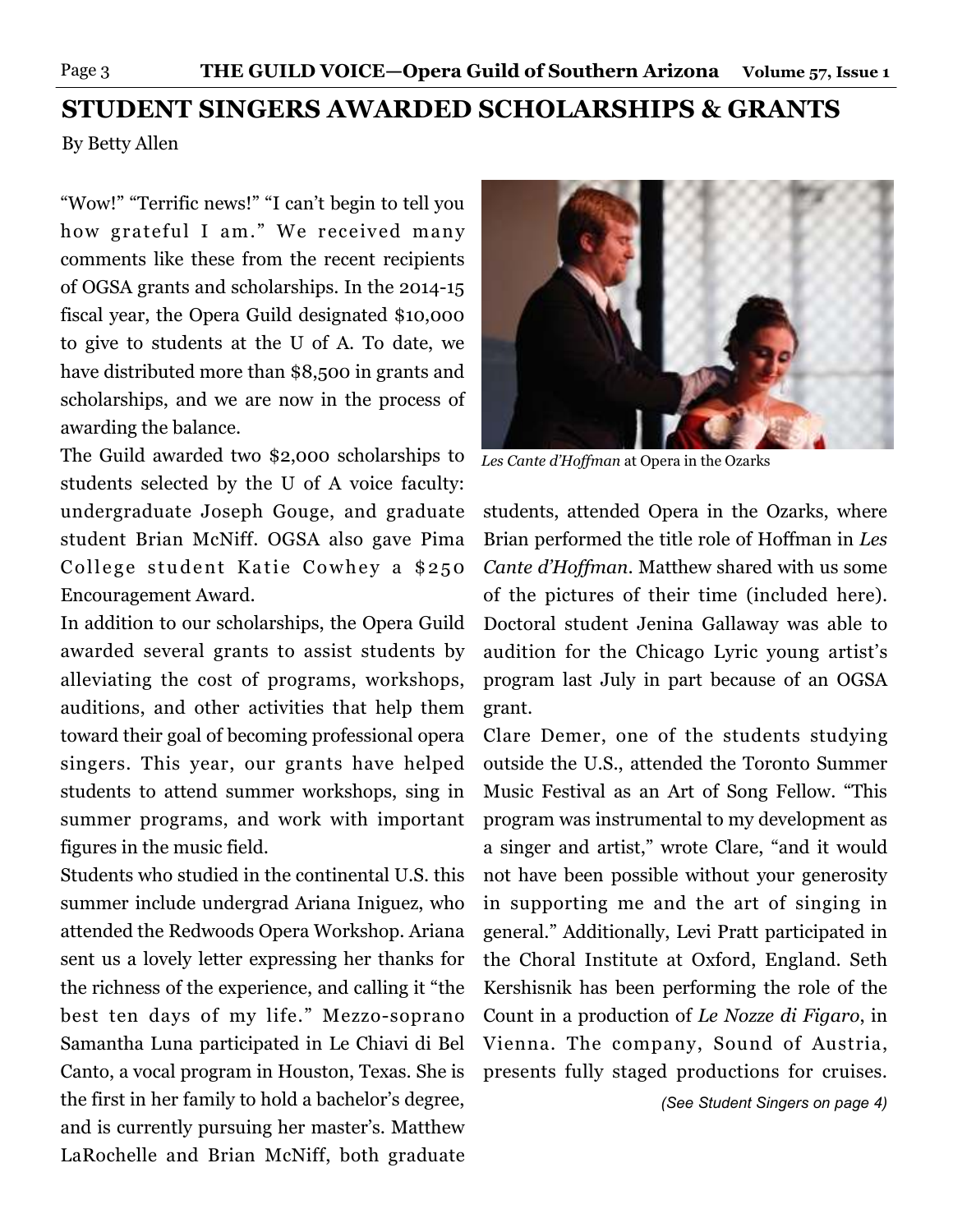# **Celebrating OGSA Member Iris Arnesen**

OGSA member Iris Arnesen placed twice in the Arizona Press Club's 2014 Writing and Design Contest for her publication *The Opera Glass*. She received first place in the Community Arts Criticism category, and tied for second in Statewide Arts Criticism.

Both categories were judged by Inga Saffron, a Pulitzer Prize-winning architecture critic for the Philadelphia Inquirer, whose work has featured in numerous publications. Said Saffron of *The Opera Glass*, "These are very impressive deep dives into local theater and opera productions. The essay 'Venus in Fur' was especially notable for its insights and the connections it made to classical Greek literature."

The Arizona Press Club holds annual contests to honor writing, design, and photography in the journalism field. As a nonprofit and a statewide network, they work to "promote excellence in journalism through an annual contest, training seminars, scholarships and networking events."

#### *Student Singers*

*(Continued from page 3)*

Seth will be able to sing two hundred performances of this opera, opening up other opportunities in Europe. Both he and Mitch Sturges, who is a U of A graduate also singing in *Figaro*, will be exposed to exciting opportunities abroad through this experience.

All the students who have received OGSA grants and scholarships are extremely grateful for the support we have given them. These opportunities are important stepping-stones to a future in the opera field, and may not be possible without additional funding. We are excited to be a part of these wonderful young singers' lives, and we deeply enjoy hearing all about their summer experiences!



## **Welcome New Members**

These members have joined since the distribution of the Directory. Please add them to your Member Directory.

| 881-4026 | Cain, Prudence<br>5331 N Calle Bujia       | 85718 |
|----------|--------------------------------------------|-------|
| 531-1413 | Wilcox, John<br>5950 N Fountains Ave #4103 | 85704 |

### **Correction: Member Contact Info**

Please note in your member directory these corrections.

| 319-520-8957             | Casady, Mary                                  |       |
|--------------------------|-----------------------------------------------|-------|
|                          | Use this phone # Our apologies to Mary!       |       |
| Street # is<br>corrected | Collins, Gretchen<br>1583 E Painted Colt Loop | 85719 |

#### *Membership Matters:* **Join Online**

#### **New members are always WELCOME any time!**

Renewals for the membership year of 2016-2017 are due **July 1, 2016**.

You can securely join, renew and donate on our website, www.azogsa.org.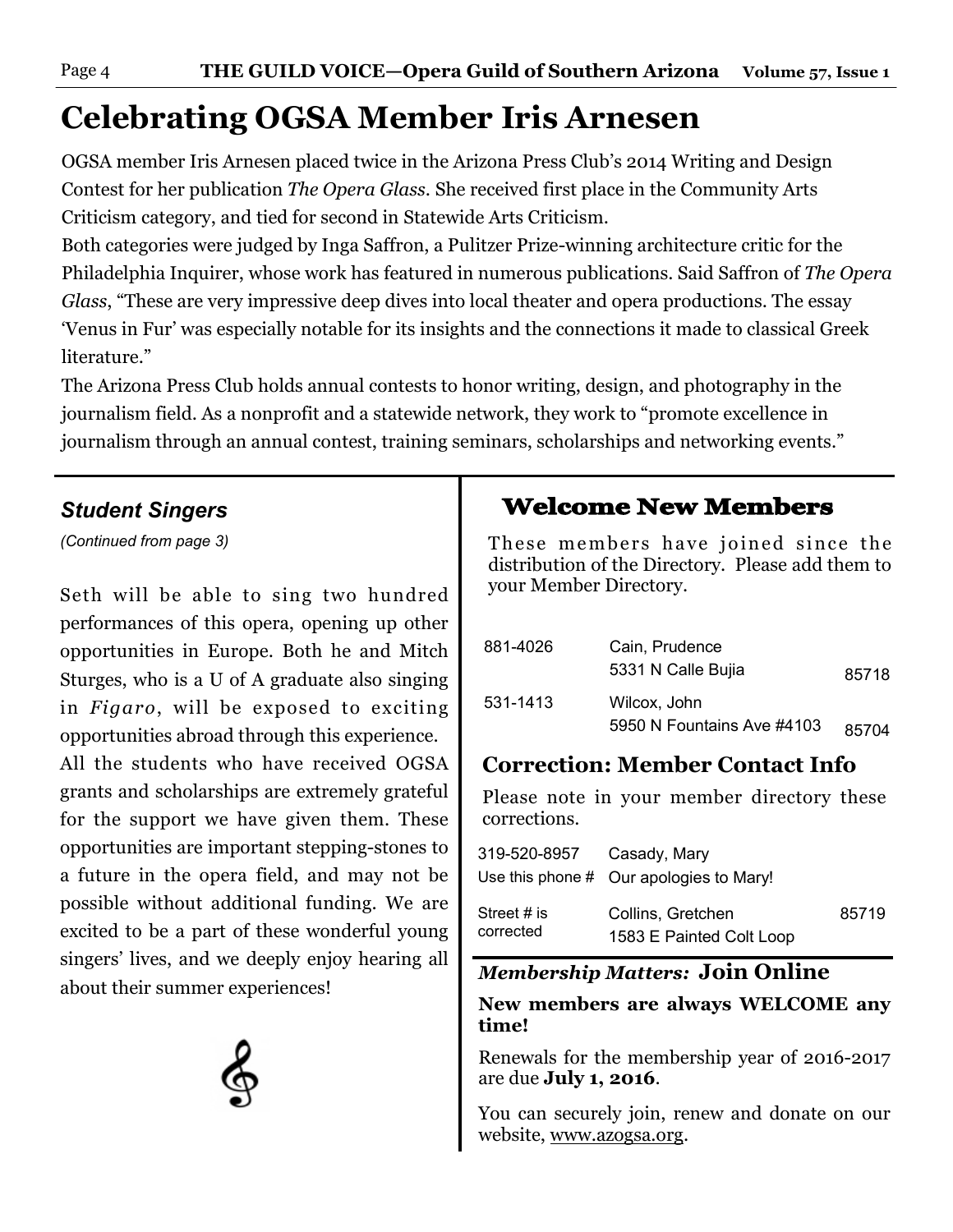# **Remembering Members Who Have Passed Away**

# **Elizabeth Chadwick**



Elizabeth passed on July 23, 2015. She was one of the founders of the Opera Guild, and played a role in the Tucson Opera Company's development. In a recent issue of *The Guild Voice*, we celebrated Elizabeth's wholehearted involvement with opera: she worked as a pianist for the Tucson Opera, as well as "hiring and coaching the chorus, assisting with costumes and set building and event cleaning the offices. 'Back then, we did it all.'"

Corinne Milton of OGSA says of longtime friend Elizabeth: "Her piano playing was marvelous and she was a one-person show in finding and introducing the singers, accompanying them, and previewing the operas… She worked very hard for OGSA and the Arizona Opera and kept us board members on track… I will always remember her with admiration and great affection."

## **Ellie Gabriel**

Ellie, a long time board member of the Opera Guild, departed this life on August 10, 2015. Born in Vienna, her first opera was Der Rosenkavalier. Ellie was a professional tour guide and led several opera tours for OGSA (Santa Fe, LA, San Francisco). She also narrated several "Brown Bag" previews. She loved hiking, travelling, opera, and her grandson. Ellie is survived by her daughter, Lisa Olson, her son-in-law, Michael P. Olson, her grandson, Michael C. Olson, a sister, Helga Bornsted of Vienna, Austria, and longtime companion, Walter Hurley. In lieu of



flowers, the family requested that contributions be made to Casa de la Luz Hospice, the Tucson Museum of Art, the Opera Guild of Southern Arizona, or the Tucson Opera League. The celebration of Ellie's life was held at the San Pedro Chapel in Tucson.



### **Christine Nelson**

Christine passed away peacefully on May 4, 2015. She was dynamically involved with music all her life: she belonged to the SAI music fraternity for more than fifty years, and played piano with the Tucson Symphony and at various concerts in town. As stated in her obituary, "She also had a special love of opera and served on the Board of Directors of the Arizona Opera Company and The Opera Guild for many years." Christine is richly survived

by a big family, who asked on her behalf that in lieu of flowers, contributions be made to Grace St. Paul's Episcopal Church's Altar Guild.